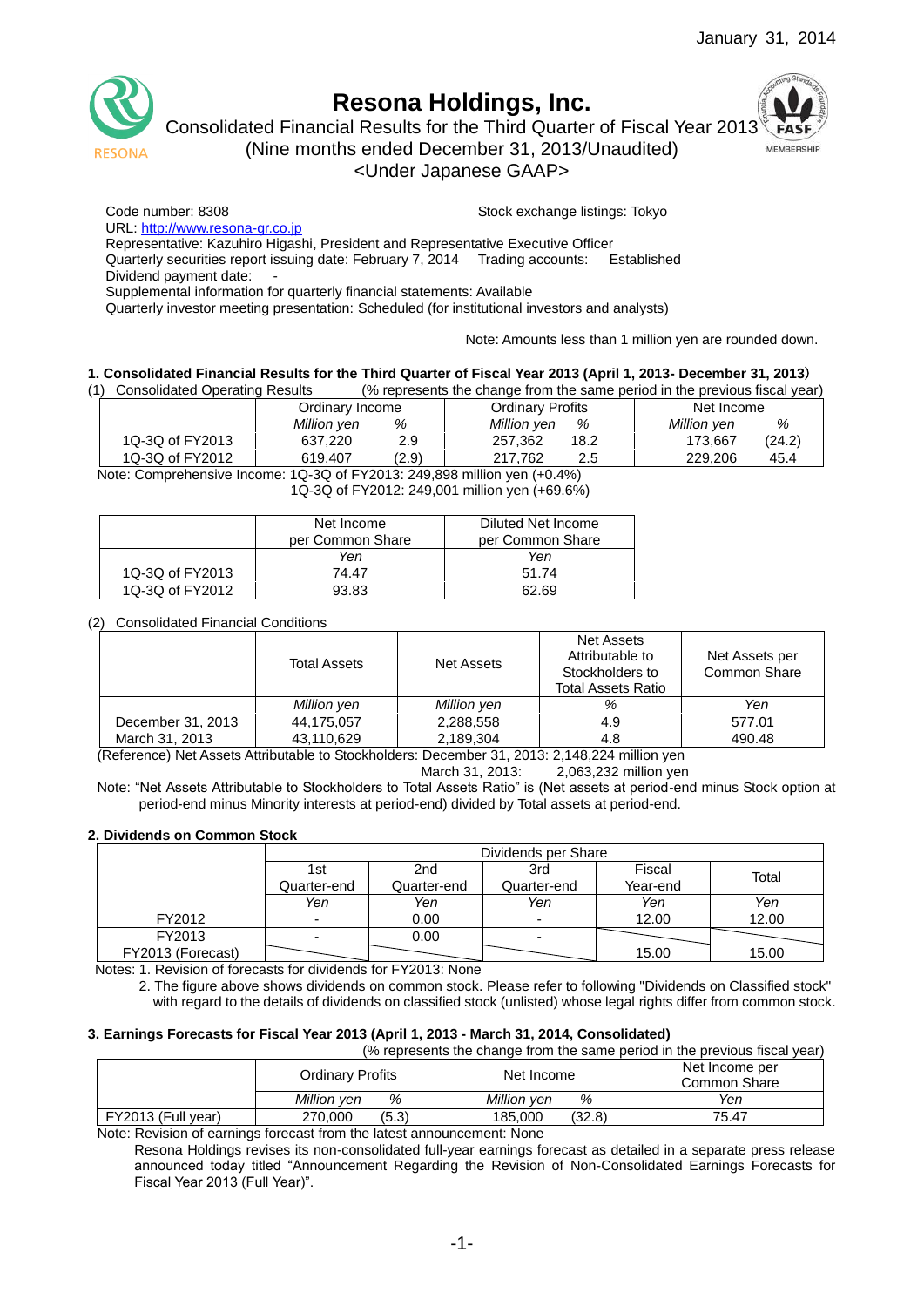#### **4. Other**

(1) Changes in significant subsidiaries during the period : No

(2) Adoption of any particular accounting methods for quarterly consolidated financial statements: No

(3) Changes in Accounting Policies, Changes in Accounting Estimates and Restatements

| A) |  | Changes due to revision of accounting standards | : No |
|----|--|-------------------------------------------------|------|
|    |  |                                                 |      |

- B) Changes due to other reasons : No
- C) Changes in accounting estimates :  $\sim$  : No D) Restatements : No Restatements : No

(4) Number of common shares outstanding

| A) |                                                  | Total outstanding shares including treasury stock at the end of the period                                      |
|----|--------------------------------------------------|-----------------------------------------------------------------------------------------------------------------|
|    | December 31, 2013:                               | 2,324,118,091                                                                                                   |
|    | March 31, 2013:                                  | 2,514,957,691                                                                                                   |
| B) | Treasury shares at the end of the period         |                                                                                                                 |
|    | December 31, 2013:                               | 70,749,929                                                                                                      |
|    | March 31, 2013:                                  | 71.812.990                                                                                                      |
| C) | Average outstanding shares during the period     |                                                                                                                 |
|    | 3Q of FY2013:                                    | 2,331,952,540                                                                                                   |
|    | 3Q of FY2012:                                    | 2,442,673,419                                                                                                   |
|    |                                                  | Note: Treasury shares at the end of the period include the company's shares held by the ESOP-type Stock Benefit |
|    | Trust for the Employee Shareholding Association: |                                                                                                                 |
|    | December 31, 2013:                               | 6,548,000                                                                                                       |
|    | March 31, 2013:                                  | 7.618.400                                                                                                       |

Note: Status of the quarterly review process

At the time when this "Consolidated Financial Results for the Third Quarter of Fiscal Year 2013" is disclosed, the quarterly review process based on "Financial Instruments and Exchange Act" has been in process.

Note: Disclaimer regarding Forward-looking Statements

This report contains forward-looking statements, which are based on the information currently available and certain assumptions the Company considers to be reasonable. Risks, uncertainties and other factors may cause actual results, performance, achievements or financial position to be materially different from any future results, performance, achievements or financial position expressed or implied by these forward-looking statements. Resona Holdings revises its non-consolidated full-year earnings forecast that was announced in November 2013 but leaves the consolidated full-year forecast unchanged.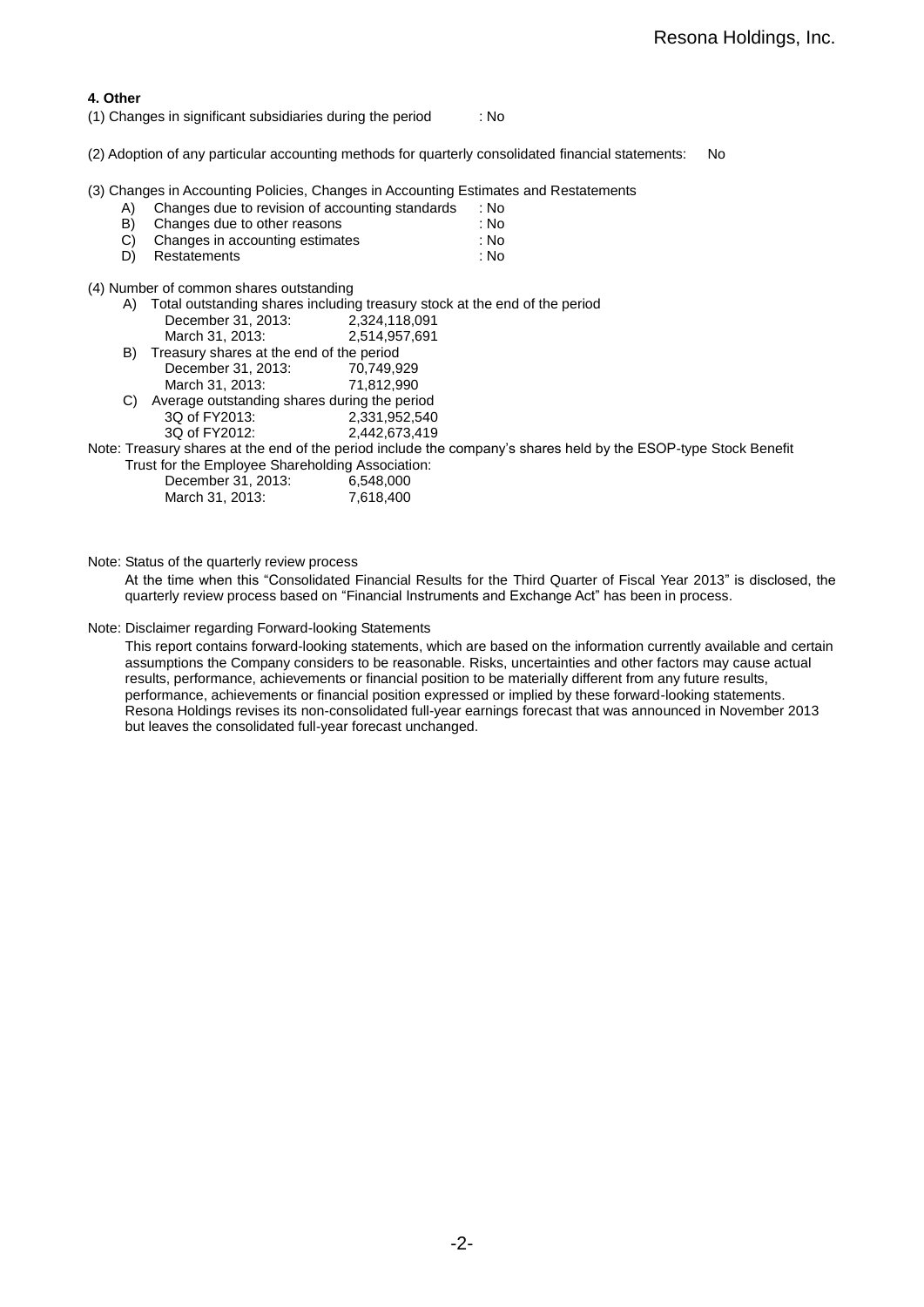## **Dividends on Classified Stock**

Dividends per share on classified stock whose legal rights differ from common stock are as follows:

|                               |                   | Dividends per Share |                 |                          |          |          |
|-------------------------------|-------------------|---------------------|-----------------|--------------------------|----------|----------|
|                               |                   | 1st                 | 2 <sub>nd</sub> | 3rd                      | Fiscal   | Total    |
|                               |                   | Quarter-end         | Quarter-end     | Quarter-end              | Year-end |          |
|                               |                   | Yen                 | Yen             | Yen                      | Yen      | Yen      |
| Class C No. 1                 | FY2012            |                     | 0.00            | $\overline{\phantom{0}}$ | 68.00    | 68.00    |
| preferred stock               | FY2013            |                     | 0.00            |                          |          |          |
|                               | FY2013 (Forecast) |                     |                 |                          | 68.00    | 68.00    |
|                               | FY2012            |                     | 0.00            |                          | 185.00   | 185.00   |
| Class F No. 1                 | FY2013            |                     | 0.00            |                          |          |          |
| preferred stock               | FY2013 (Forecast) |                     |                 |                          | 185.00   | 185.00   |
| Class three                   | FY2012            |                     | 0.00            |                          | 21.04    | 21.04    |
| No. 1 preferred               | FY2013            |                     | 0.00            |                          |          |          |
| stock                         | FY2013 (Forecast) |                     |                 |                          | 19.02    | 19.02    |
|                               | FY2012            |                     | 0.00            |                          | 992.50   | 992.50   |
| Class four                    | FY2013            |                     | 0.00            |                          |          |          |
| preferred stock               | FY2013 (Forecast) |                     |                 |                          | 992.50   | 992.50   |
|                               | FY2012            |                     | 0.00            |                          | 918.75   | 918.75   |
| Class five<br>preferred stock | FY2013            |                     | 0.00            |                          |          |          |
|                               | FY2013 (Forecast) |                     |                 |                          | 918.75   | 918.75   |
|                               | FY2012            |                     | 0.00            |                          | 1,237.50 | 1,237.50 |
| Class six                     | FY2013            |                     | 0.00            |                          |          |          |
| preferred stock               | FY2013 (Forecast) |                     |                 |                          | 1,237.50 | 1,237.50 |

Note: For Class C and Class F Preferred Shares, Resona Holdings plans to distribute the special preferred dividends utilizing other capital surplus (totaling Y12 billion and Y20 billion per annum, respectively). These special preferred dividends will be appropriated to the repayment in installments of public funds in accordance with the contract signed between the Deposit Insurance Corporation of Japan and the Company on June 21, 2013.

#### **(Reference)**

#### **Formula for Forecasted Net Income per Common Share**

Forecasted net income – Forecasted total dividend for preferred stock Forecasted average number of common shares (excluding treasury stock)

- Forecasted average number of shares of common stock (excluding treasury stock): 2,265,223,104 shares\*1 - Forecasted total dividend for preferred stock: Y14,048 million\*2

| *1. Forecasted net income per share of common stock is calculated based on the number of<br>shares outstanding which reflects the acquisition of own shares to be implemented in<br>February 2014 with an upper limit of the number of shares to be acquired being 320 million<br>shares.                                                                            |
|----------------------------------------------------------------------------------------------------------------------------------------------------------------------------------------------------------------------------------------------------------------------------------------------------------------------------------------------------------------------|
| *2. Forecasted total dividend for preferred stock is calculated taking into account the repurchase<br>and cancellation of a part of the outstanding Class 3 No.1 Preferred Shares to be<br>implemented in February 2014.<br>Forecasted total dividend for preferred stock does not include the special preferred dividends<br>which the Company plans to distribute. |

#### **Formula for Forecasted Net Income per Common Share**

|                  | Operating Income    | <b>Operating Profit</b> | Ordinary Profits    | Net<br>Income       | Net Income<br>per Common<br>Share |
|------------------|---------------------|-------------------------|---------------------|---------------------|-----------------------------------|
|                  | Million<br>%<br>ven | Million<br>%<br>ven     | Million<br>%<br>ven | Million<br>%<br>ven | Yen                               |
| Fiscal year 2013 | 85.2<br>453,000     | 87.4<br>445.000         | 86.3<br>443,000     | 86.3<br>443.000     | 189.36                            |

Note: Revision of earnings forecast from the latest announcement: None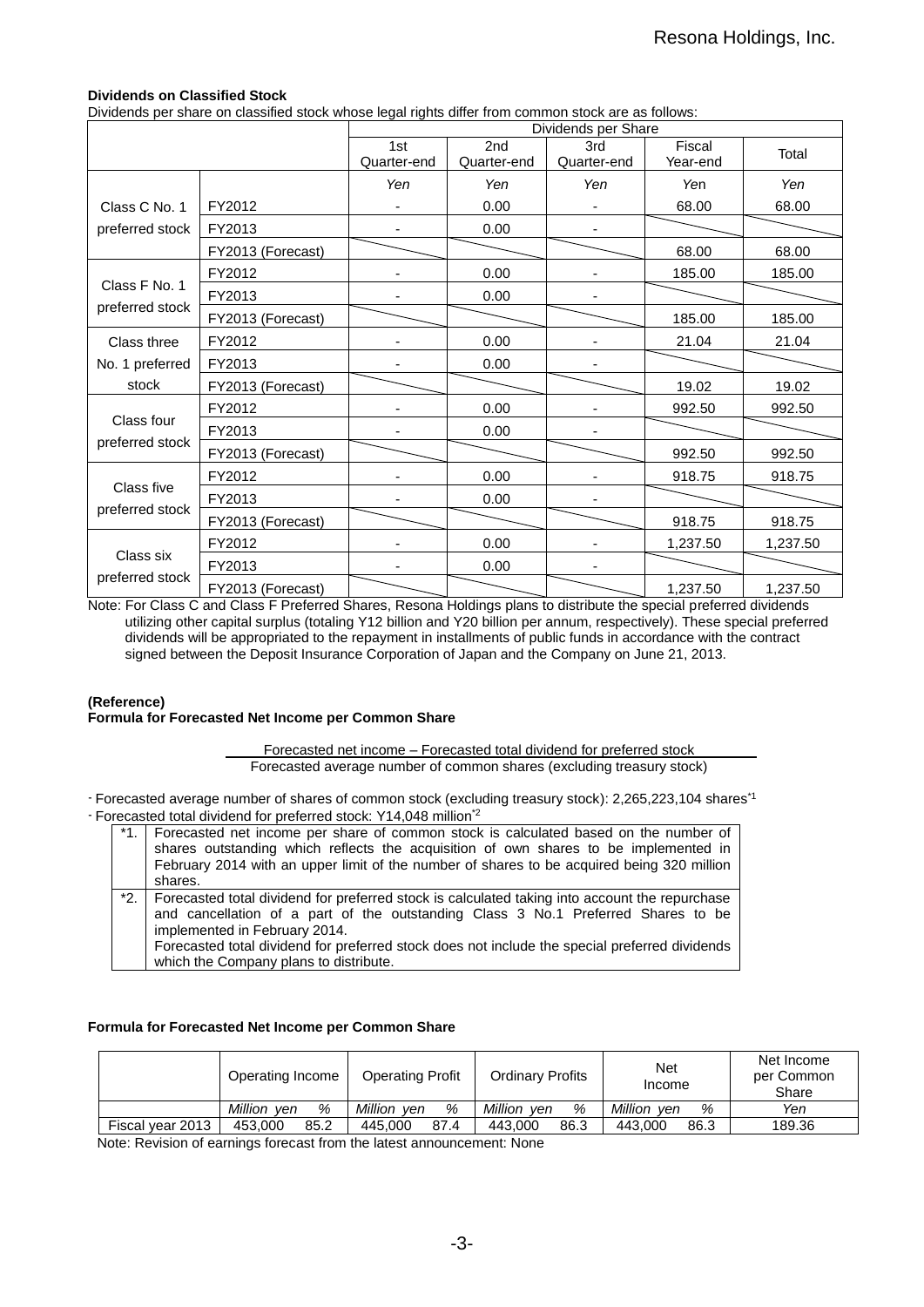## 《**Contents of Attachment**》

- 1. Information Regarding "4. Other"
	- (1) Changes in significant subsidiaries during the period
	- (2) Changes in accounting policies, changes in accounting estimates and restatements
- 2. Consolidated Financial Statements
	- (1) Consolidated Balance Sheets
	- (2) Consolidated Statements of Income and Consolidated Statements of Comprehensive Income
	- (3) Note on Going-Concern Assumption
	- (4) Note for Significant Changes in the Amount of Stockholders' Equity
	- (5) Per Share Information
	- (6) Significant subsequent events

[Reference Sheet] Statements of Trust Assets and Liabilities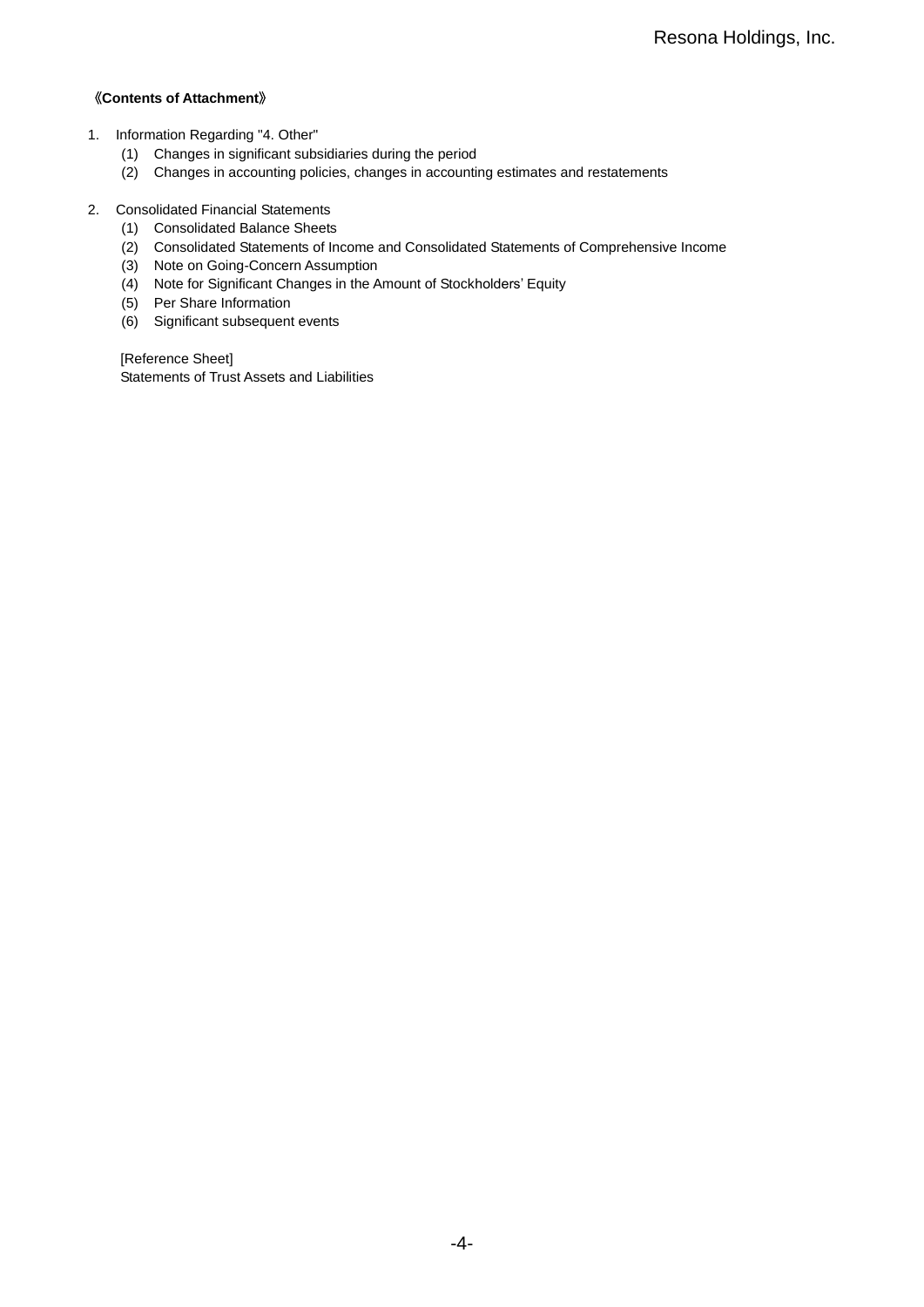#### **1. Information Regarding "4. Other"**

- (1) Changes in important subsidiaries during the period None
- (2) Changes in accounting policies, changes in accounting estimates and restatements None

#### [Additional Information]

The Company executed an agreement with the Deposit Insurance Corporation of Japan on June 21, 2013, which specifies that the aggregate amount of the public funds pursuant to the Act on Emergency Measures for Early Strengthening of Financial Functions that Resona Holdings must repay is 160 billion yen and the repayment will be made in installments with the special preferred dividends. The outstanding amount to be repaid for Class C and Class F Preferred Shares as of December 31, 2013 is Y160 billion.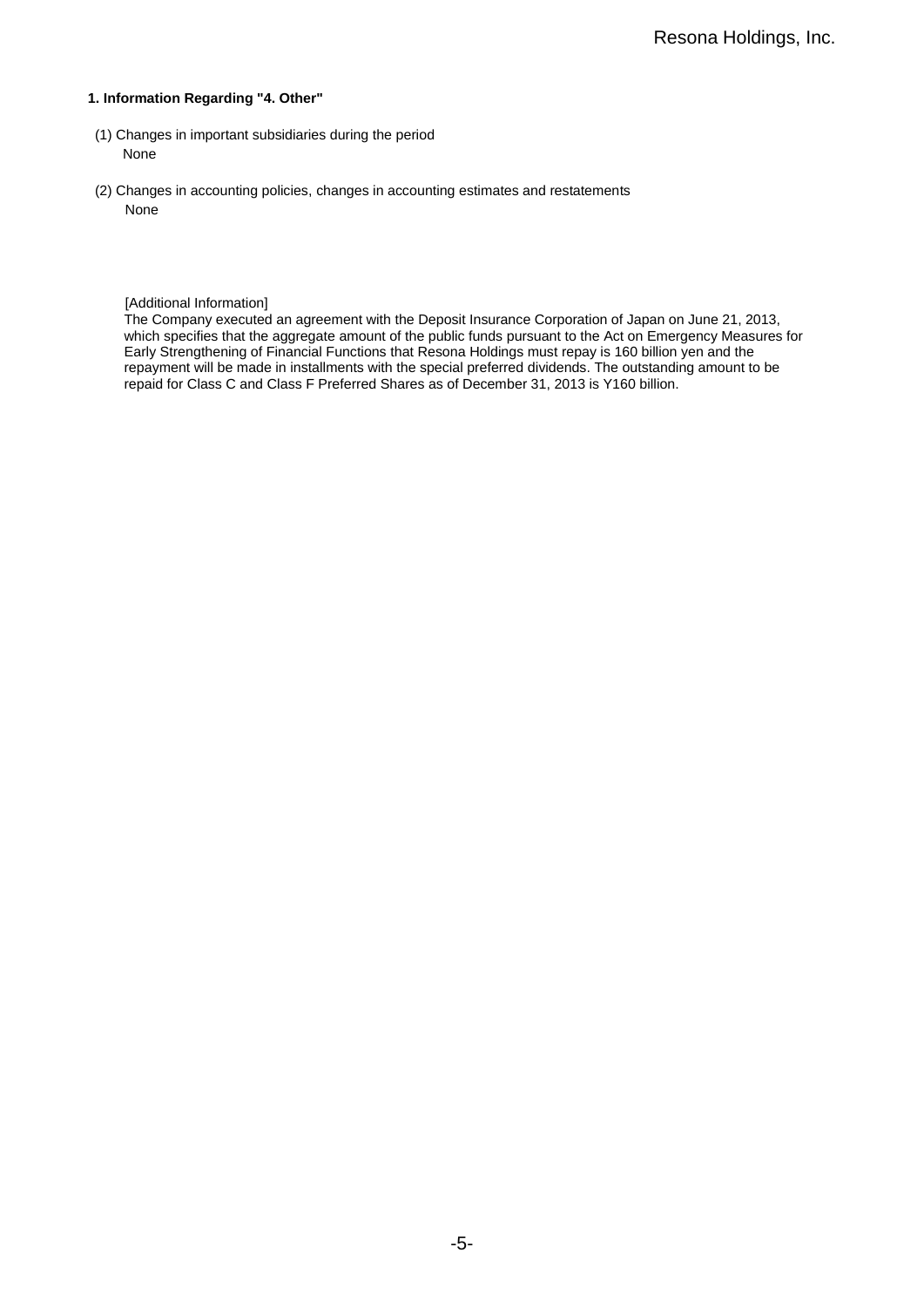### **2. Consolidated Financial Statements**

#### **(1) Consolidated Balance Sheets** *(Millions of yen)*

|                                                       | March 31, 2013 | December 31, 2013 |
|-------------------------------------------------------|----------------|-------------------|
| <b>Assets</b>                                         |                |                   |
| Cash and due from banks                               | 3,386,146<br>¥ | 5,782,089<br>¥    |
| Call loans and bills bought                           | 183,822        | 257,342           |
| Monetary claims bought                                | 376,537        | 359,642           |
| <b>Trading assets</b>                                 | 787,139        | 750,200           |
| Monetary claims trusts                                | 200            | 341               |
| <b>Securities</b>                                     | 10,181,599     | 9,281,554         |
| Loans and bills discounted                            | 26,490,121     | 26,097,495        |
| Foreign exchange assets                               | 67,782         | 71,934            |
| Other assets                                          | 876,023        | 836,871           |
| Tangible fixed assets                                 | 307,328        | 305,588           |
| Intangible fixed assets                               | 43,498         | 41,523            |
| Deferred tax assets                                   | 176,269        | 130,175           |
| Customers' liabilities for acceptances and guarantees | 539,855        | 522,556           |
| Reserve for possible loan losses                      | (305, 532)     | (262, 124)        |
| Reserve for possible losses on investments            | (161)          | (134)             |
| <b>Total assets</b>                                   | ¥43,110,629    | ¥44,175,057       |
| <b>Liabilities</b>                                    |                |                   |
| Deposits                                              | ¥35,384,871    | ¥34,989,596       |
| Negotiable certificates of deposit                    | 1,301,400      | 1,960,750         |
| Call money and bills sold                             | 250,602        | 640,886           |
| Payables under repurchase agreements                  | 38,992         |                   |
| Payables under securities lending transactions        |                | 19,835            |
| <b>Trading liabilities</b>                            | 346,073        | 291,518           |
| Borrowed money                                        | 671,869        | 1,083,111         |
| Foreign exchange liabilities                          | 1,463          | 4,686             |
| <b>Bonds</b>                                          | 716,429        | 700,889           |
| Due to trust account                                  | 448,793        | 601,230           |
| Other liabilities                                     | 1,126,413      | 983,493           |
| Reserve for employees' bonuses                        | 18,182         | 8,212             |
| Reserve for employees' retirement benefits            | 12,940         | 12,926            |
| Other reserves                                        | 39,504         | 42,819            |
| Deferred tax liabilities                              | 240            | 297               |
| Deferred tax liabilities for land revaluation         | 23,690         | 23,690            |
| Acceptances and guarantees                            | 539,855        | 522,556           |
| <b>Total liabilities</b>                              | 40,921,325     | 41,886,498        |
| <b>Net assets</b>                                     |                |                   |
| Capital stock                                         | 340,472        | 50,472            |
| Capital surplus                                       | 237,082        | 707,387           |
| Retained earnings                                     | 1,315,470      | 1,122,810         |
| Treasury stock                                        | (89, 596)      | (49, 520)         |
| Total stockholders' equity                            | 1,803,428      | 1,831,150         |
| Net unrealized gains on available-for-sale securities |                |                   |
| Net deferred gains on hedges                          | 186,573        | 255,870           |
| Revaluation reserve for land                          | 36,319         | 23,649            |
|                                                       | 41,260         | 41,260            |
| Foreign currency translation adjustments              | (4,350)        | (3,707)           |
| Total accumulated other comprehensive income          | 259,803        | 317,073           |
| Minority interests in consolidated subsidiaries       | 126,072        | 140,334           |
| <b>Total net assets</b>                               | 2,189,304      | 2,288,558         |
| <b>Total liabilities and net assets</b>               | ¥43,110,629    | ¥44,175,057       |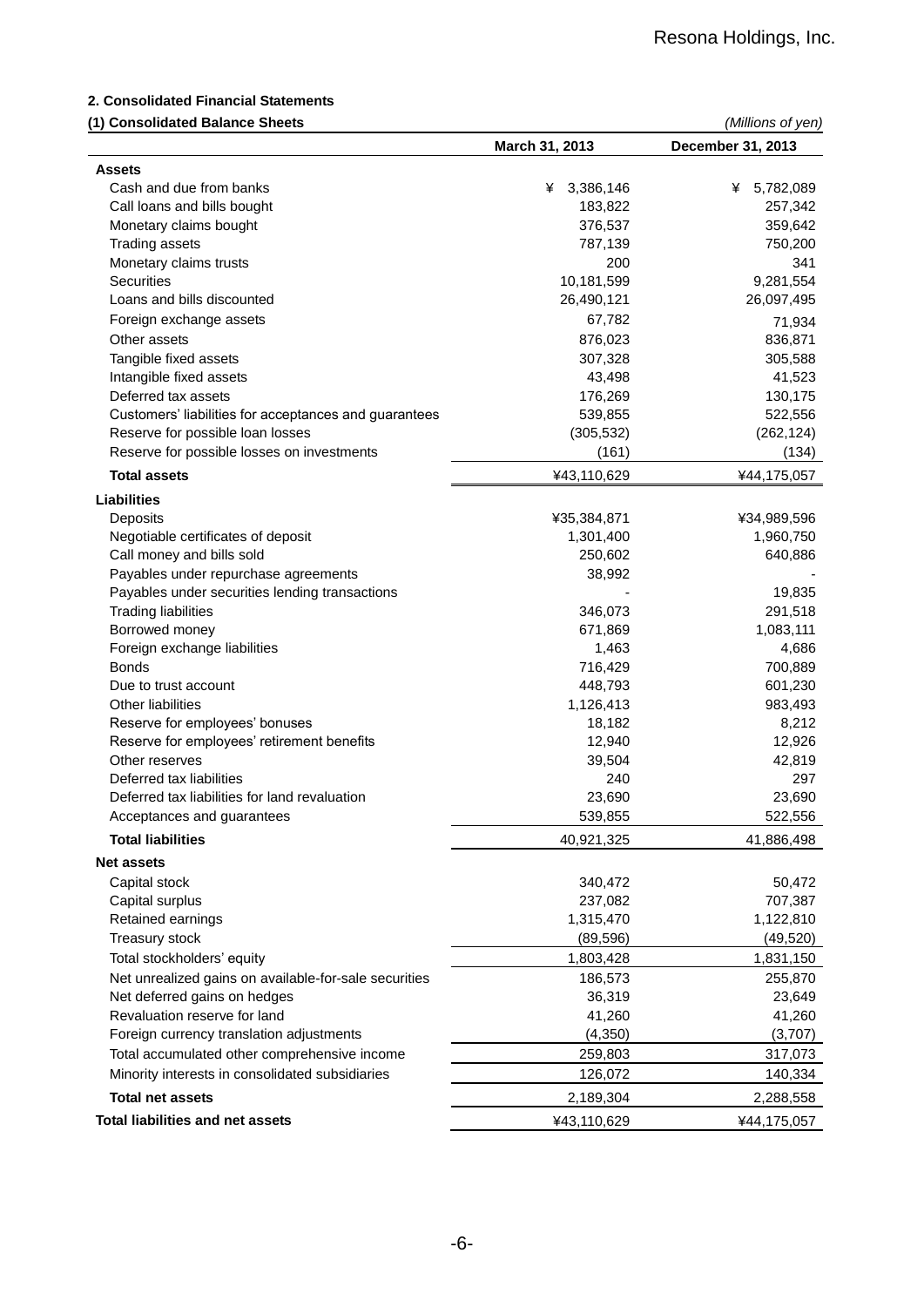# **(2) Consolidated Statements of Income and Consolidated Statements of Comprehensive Income**

# **[Consolidated Statements of Income]** *(Millions of yen)*

| <b> Consolidated Statements of Income </b>            |                     | (Millions of yen)   |
|-------------------------------------------------------|---------------------|---------------------|
|                                                       | For the nine months | For the nine months |
|                                                       | ended               | ended               |
|                                                       | December 31, 2012   | December 31, 2013   |
| <b>Ordinary income</b>                                | ¥619,407            | ¥637,220            |
| Interest income                                       | 369,708             | 353,760             |
| Interest on loans and bills discounted                | 315,755             | 296,874             |
| Interest and dividends on securities                  | 40,549              | 38,536              |
| <b>Trust fees</b>                                     | 15,987              | 17,874              |
| Fees and commissions                                  | 127,665             | 139,187             |
| Trading income                                        | 3,777               | 922                 |
| Other operating income                                | 38,059              | 32,939              |
| Other ordinary income                                 | 64,218              | 92,536              |
| <b>Ordinary expenses</b>                              | 401,645             | 379,858             |
| Interest expenses                                     | 37,238              | 32,668              |
| Interest on deposits                                  | 18,163              | 14,312              |
| Fees and commissions                                  | 38,333              | 39,320              |
| Trading expenses                                      | 1,484               | 5,237               |
| Other operating expenses                              | 7,520               | 12,094              |
| General and administrative expenses                   | 262,313             | 259,847             |
| Other ordinary expenses                               | 54,753              | 30,689              |
| <b>Ordinary profits</b>                               | 217,762             | 257,362             |
| <b>Extraordinary gains</b>                            | 675                 | 2,709               |
| Gains on disposal of fixed assets                     | 675                 | 2,709               |
| <b>Extraordinary losses</b>                           | 1,124               | 2,171               |
| Losses on disposal of fixed assets                    | 752                 | 951                 |
| Losses on impairment of fixed assets                  | 371                 | 1,220               |
| Net income before income taxes and minority interests | 217,313             | 257,900             |
| Income taxes - current                                | 44,954              | 47,801              |
| Income taxes - deferred                               | (59, 962)           | 30,465              |
| <b>Total income taxes</b>                             | (15,008)            | 78,266              |
| Net income before minority interests                  | 232,321             | 179,633             |
| Minority interests in net income                      | 3,115               | 5,965               |
| <b>Net income</b>                                     | ¥229,206            | ¥173,667            |
|                                                       |                     |                     |

| [Consolidated Statements of Comprehensive Income]                                             |                                                   | (Millions of yen)                                 |
|-----------------------------------------------------------------------------------------------|---------------------------------------------------|---------------------------------------------------|
|                                                                                               | For the nine months<br>ended<br>December 31, 2012 | For the nine months<br>ended<br>December 31, 2013 |
| Net Income before minority interests                                                          | ¥232,321                                          | ¥179,633                                          |
| Other comprehensive income                                                                    | 16.679                                            | 70,264                                            |
| Net unrealized gains (losses) on available-for-sale securities                                | 8,265                                             | 69,322                                            |
| Net deferred gains (losses) on hedges                                                         | 4,839                                             | (12,669)                                          |
| Foreign currency translation adjustments<br>Share of other comprehensive income of affiliates | 3,584                                             | 13,610                                            |
| accounted for using equity method                                                             | (8)                                               | 0                                                 |
| Total comprehensive income                                                                    | 249,001                                           | 249,898                                           |
| Comprehensive income attributable to:                                                         |                                                   |                                                   |
| Owners of the parent                                                                          | 241,639                                           | 230,937                                           |
| Minority interests                                                                            | ¥ 7.362                                           | ¥ 18,960                                          |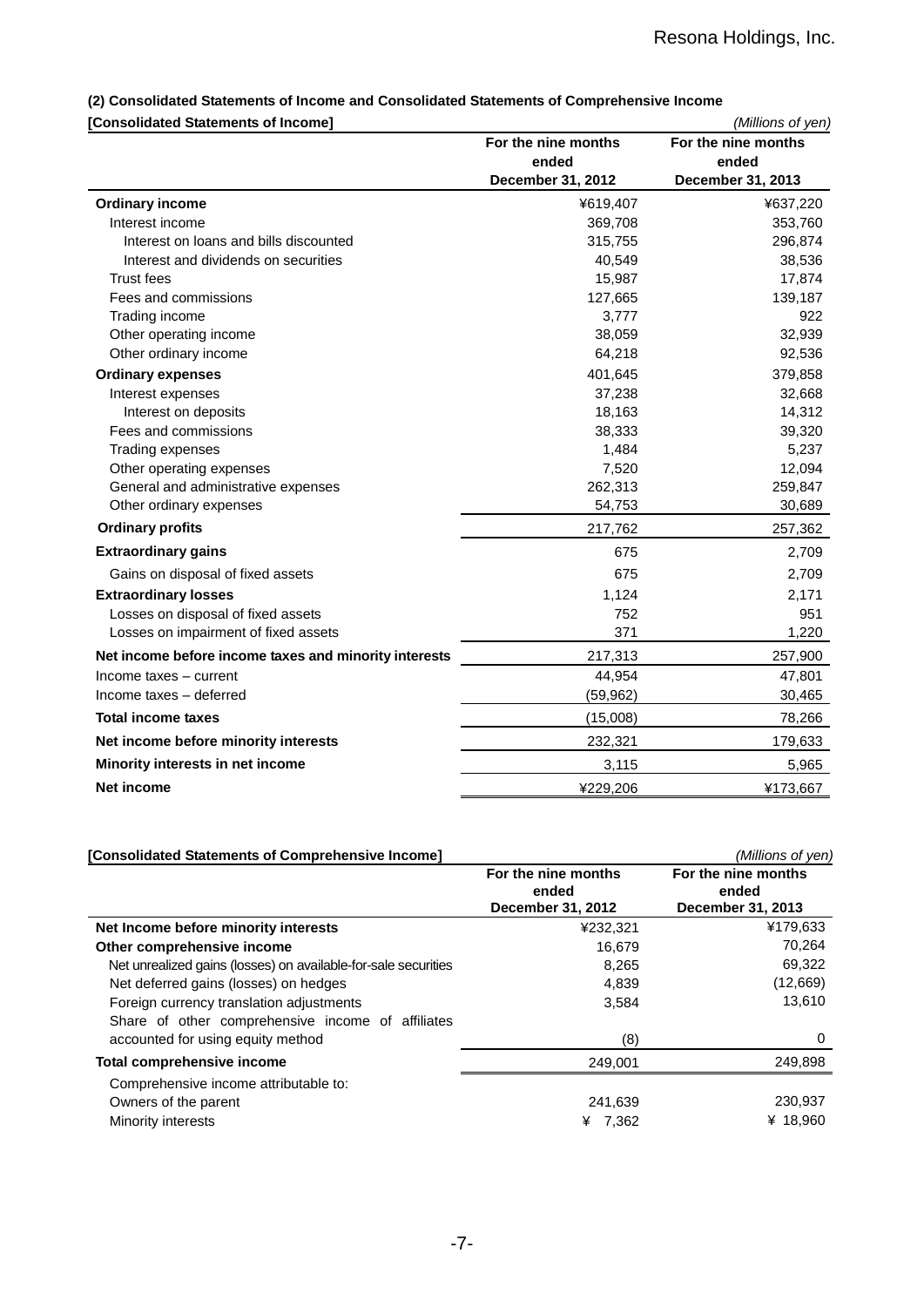## **(3) Note on Going-Concern Assumption**

Not applicable

# **(4) Note for Significant Changes in the Amount of Stockholders' Equity**

| 3rd Quarter of FY2013 (from April 1, 2013 to December 31, 2013) |               |                 |                      | (Millions of yen) |                                  |
|-----------------------------------------------------------------|---------------|-----------------|----------------------|-------------------|----------------------------------|
|                                                                 | Capital stock | Capital surplus | Retained<br>earnings | Treasury stock    | Total<br>shareholders'<br>equity |
| Balance at the beginning of the term                            | 340,472       | 237,082         | 1,315,470            | (89, 596)         | 1,803,428                        |
| Changes during the term (cumulative)                            |               |                 |                      |                   |                                  |
| Dividends paid                                                  |               |                 | (46,327)             |                   | (46,327)                         |
| Net income (cumulative)                                         |               |                 | 173,667              |                   | 173,667                          |
| Acquisition of own shares (Note 2)                              |               |                 |                      | (100,003)         | (100,003)                        |
| Disposal of treasury shares                                     |               | (0)             |                      | 386               | 385                              |
| Cancellation of treasury shares<br>(Note 2)                     |               | (139, 694)      |                      | 139,694           |                                  |
| Transfer from retained earnings to<br>capital stock (Note 1)    | 320,000       |                 | (320,000)            |                   |                                  |
| Transfer from capital<br>stock to<br>capital surplus (Note 1)   | (610,000)     | 610,000         |                      |                   |                                  |
| Changes in total during the term<br>(cumulative)                | (290,000)     | 470,305         | (192, 659)           | 40,076            | 27,722                           |
| Balance at the end of the term                                  | 50,472        | 707,387         | 1,122,810            | (49,520)          | 1,831,150                        |

Notes: 1. Due to the transfer from retained earnings to capital stock, the amount of retained earnings decreased by Y320,000 million and the amount of capital stock increased by the same amount, effective on June 24, 2013. On the same day, the capital stock was reduced by Y610,000 million to make a transfer to capital surplus.

2. Within the upper limits for acquisition of own shares which were established based on the resolutions of the board of directors meetings held on May 10 and June 21, 2013, the Company repurchased 190,839,600 ordinary shares of its own with the total acquisition price of Y99,999 million and cancelled all of them on July 25, 2013.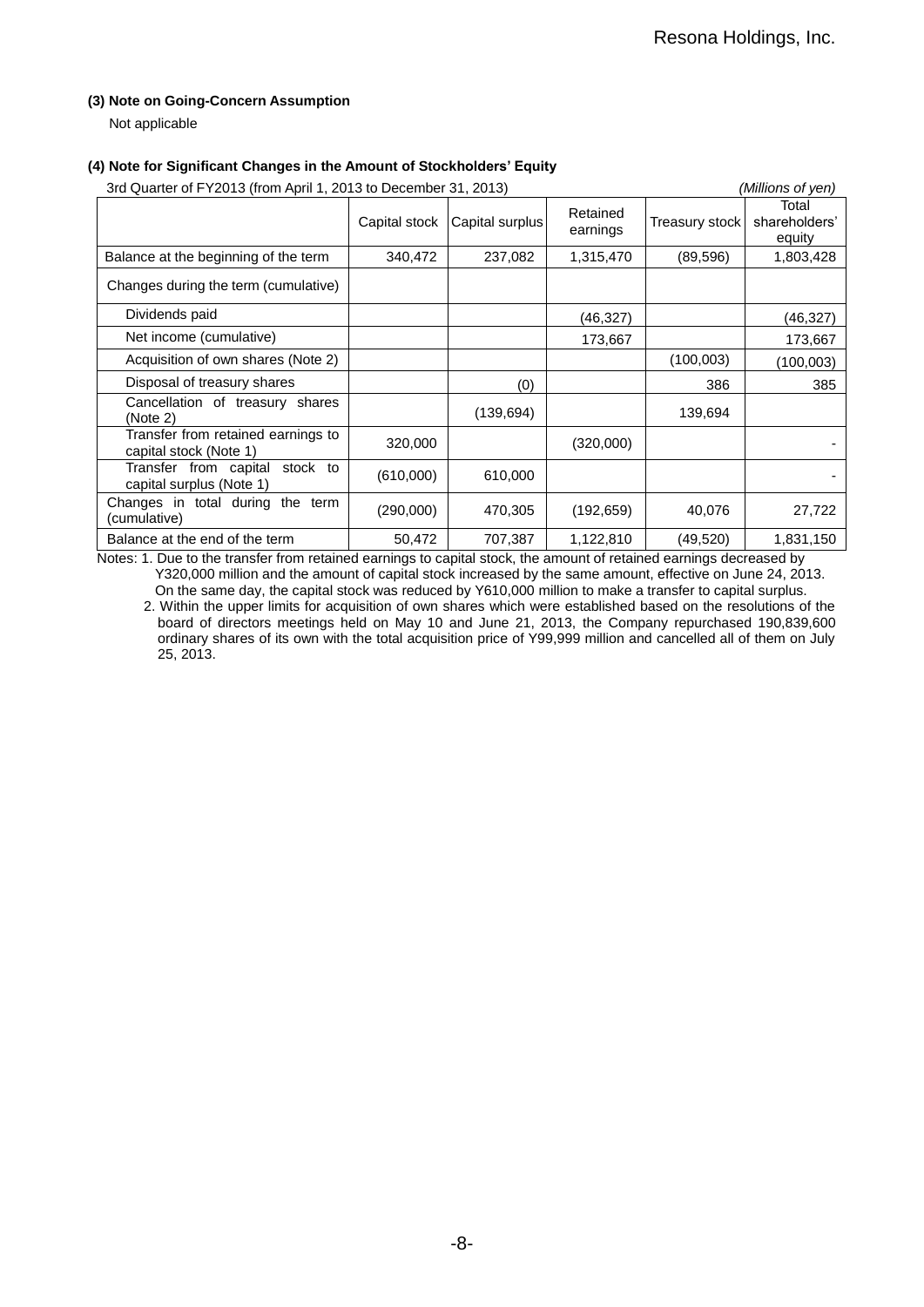## **(5) Per Common Share Information**

#### **1. Net assets per share of common stock and its calculation base**

| (Millions of yen, except "Net assets per common share" and number of shares)                                                                           |                      |                         |  |
|--------------------------------------------------------------------------------------------------------------------------------------------------------|----------------------|-------------------------|--|
|                                                                                                                                                        | As of March 31, 2013 | As of December 31, 2013 |  |
| Net assets per common stock (yen)                                                                                                                      | ¥490.48              | ¥577.01                 |  |
| (Calculation base)                                                                                                                                     |                      |                         |  |
| Total net assets                                                                                                                                       | 2,189,304            | 2,288,558               |  |
| Deductions from total net assets                                                                                                                       | 990,991              | 988,334                 |  |
| Minority interests                                                                                                                                     | 126,072              | 140,334                 |  |
| Preferred stock                                                                                                                                        | 848,000              | 848,000                 |  |
| Preferred dividends                                                                                                                                    | 16.918               |                         |  |
| Net assets attributable to common stock at the<br>end of the period                                                                                    | 1,198,313            | 1,300,224               |  |
| Number of shares of common stock at the end of<br>the period used for the calculation of net assets<br>per share of common stock (shares in thousands) | 2,443,144            | 2,253,368               |  |

Note: The number of shares of common stock at the end of the period used for the calculation of net assets per share of common stock is after deductions of 1) the number of treasury shares and 2) the number of shares held by the ESOP Trust (7,618 thousands shares as March 31, 2013 and 6,548 thousands shares as December 31, 2013).

# **2. Net income per share of common stock and diluted net income per share of common stock and those**

| (Millions of yen, except "Net income per share of common stock" and number of shares)<br>calculation base |                                                |                                                |  |
|-----------------------------------------------------------------------------------------------------------|------------------------------------------------|------------------------------------------------|--|
|                                                                                                           | For the nine months ended<br>December 31, 2012 | For the nine months ended<br>December 31, 2013 |  |
| Net income per share of common stock (yen)                                                                | ¥93.83                                         | ¥74.47                                         |  |
| (Calculation base)                                                                                        |                                                |                                                |  |
| Net income                                                                                                | 229,206                                        | 173,667                                        |  |
| Amounts not attributable to common stockholders                                                           |                                                |                                                |  |
| Net income attributable to common stock                                                                   | 229,206                                        | 173,667                                        |  |
| Average number of common shares during the<br>period (shares in thousand)                                 | 2,442,673                                      | 2,331,952                                      |  |
| Diluted net income per share of common stock (yen)                                                        | 62.69                                          | 51.74                                          |  |
| (Calculation base)                                                                                        |                                                |                                                |  |
| Adjustments in net income                                                                                 |                                                |                                                |  |
| Increase in number of shares<br>(shares in thousands)                                                     | 1,213,298                                      | 1,024,394                                      |  |

Note: Average number of common shares during the period is after deductions of 1) the number of treasury shares and 2) the number of shares held by the ESOP Trust (8,096 thousands shares for the period ended December 31, 2012 and 7,079 thousands shares for the period ended December 31, 2013).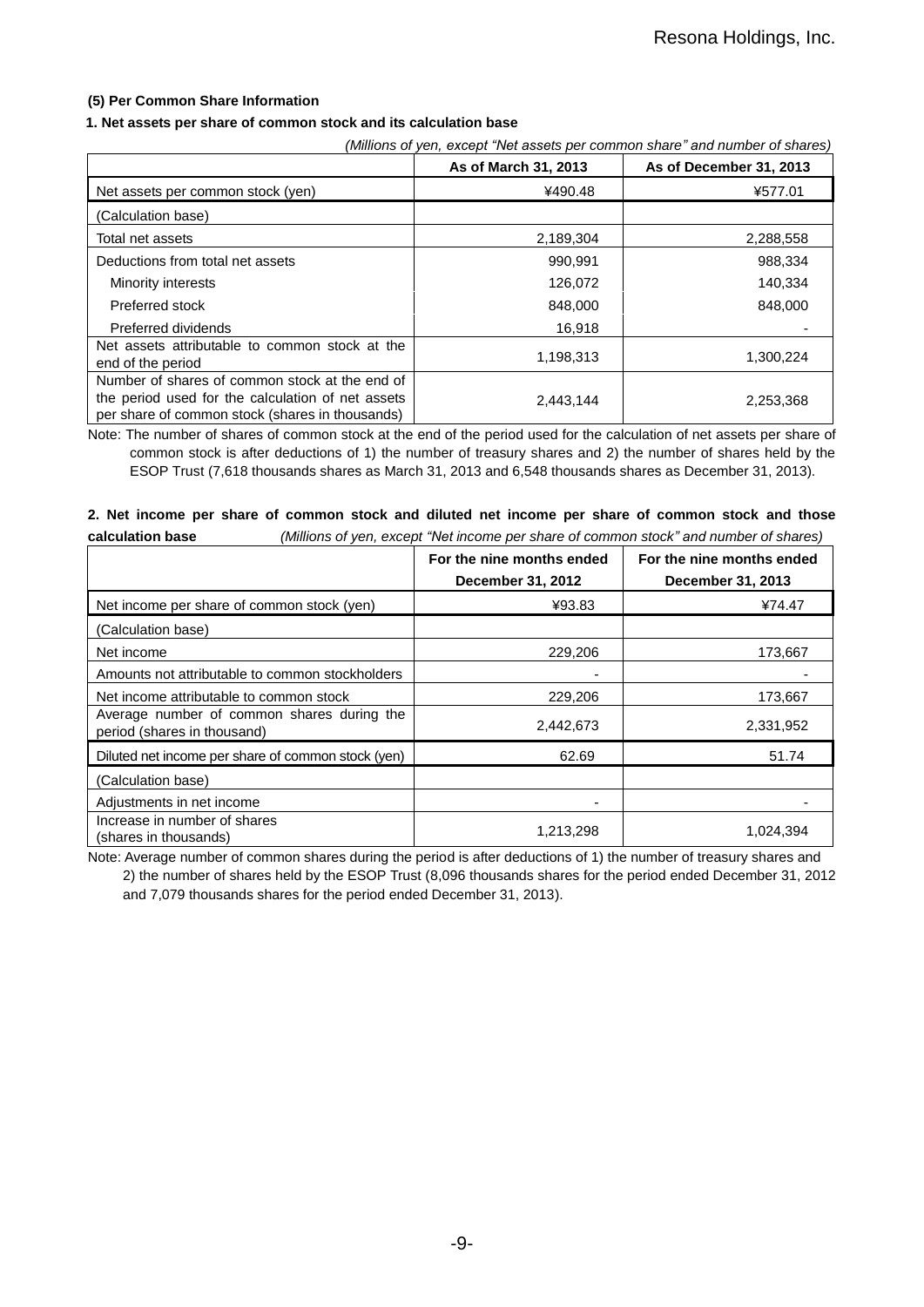# **(6) Significant subsequent events**

# 1. Acquisition of Own Shares (Ordinary Shares)

Resona Holdings has resolved at the meeting of the Board of Directors held on January 31, 2014 to implement the acquisition of its own shares (ordinary shares) as described below pursuant to the provision of Article 53 of the Articles of Incorporation of Resona Holdings, pursuant to Article 459, Paragraph 1 of the Companies Act.

The Acquisition of Own Shares is implemented for purposes such as to securely progress the "Public Funds Full Repayment Plan" formulated on May 10, 2013, and to secure the flexibility of the capital policy of Resona Holdings by realizing an early repayment of the public funds it received pursuant to the Deposit Insurance Act, without causing a burden on citizens.

| (1) Total number of shares to be purchased              | 320,000,000 shares (ceiling)<br>(Note 1) The total number of shares to be purchased shall<br>Depending on the market<br>not be changed.<br>trends, etc., part or all of the acquisition may not<br>be conducted.<br>(Note 2) The shares for which sale orders have been<br>placed shall be purchased up to the total number                                                                                                                                                                                                                                                                                                                                                                                                                                                                                                   |
|---------------------------------------------------------|-------------------------------------------------------------------------------------------------------------------------------------------------------------------------------------------------------------------------------------------------------------------------------------------------------------------------------------------------------------------------------------------------------------------------------------------------------------------------------------------------------------------------------------------------------------------------------------------------------------------------------------------------------------------------------------------------------------------------------------------------------------------------------------------------------------------------------|
|                                                         | of shares to be purchased stated above.                                                                                                                                                                                                                                                                                                                                                                                                                                                                                                                                                                                                                                                                                                                                                                                       |
| (2) Total amount of the acquisition price of the shares | 174,720,000,000 yen (ceiling)                                                                                                                                                                                                                                                                                                                                                                                                                                                                                                                                                                                                                                                                                                                                                                                                 |
| (3) Period and manner of the acquisition                | Resona Holdings shall make an order to purchase its own<br>shares (ordinary shares) through the Closing Price Trading<br>(ToSTNeT-2) on the Tokyo Stock Exchange from 8:20 a.m.<br>to 8:45 a.m. on February 3, 2014, at the closing price of<br>546 yen per share of January 31, 2014. (The trading<br>system and the trading time period for such purchase shall<br>not be changed to other trading systems or trading time<br>periods.) The relevant purchase order shall be effective<br>only at such trading time period.<br>It was confirmed by the Deposit Insurance Corporation of<br>Japan that in response to the Acquisition of Own Shares, it<br>intends to place a sale order for all of the ordinary shares<br>of Resona Holdings totaling 312,422,900 shares it holds<br>pursuant to the Deposit Insurance Act. |

2. Acquisition of Own Shares (First Series Class Three Preferred Shares)

Resona Holdings has decided on January 31, 2014 to acquire part of the First Series Class Three Preferred Shares held by the Deposit Insurance Corporation of Japan in relation to the injection of public funds in the past as its own shares as part of the "Public Funds Full Repayment Plan", based on the threshold for acquisition of own shares established pursuant to the resolution of the Board of Directors on May 10, 2013, and approval therefor has been obtained from the relevant authorities.

The Acquisition of the Preferred Shares is implemented for purposes such as to securely progress the "Public Funds Full Repayment Plan" by realizing an early repayment of the public funds it received pursuant to the Deposit Insurance Act, without causing a burden on citizens. Resona Holdings has made a request to the Deposit Insurance Corporation of Japan to sell a part of the First Series Class Three Preferred Shares (127,000,000 shares) held by it pursuant to the Deposit Insurance Act, and Resona Holdings has received approval on the same day.

| (1) Total number of shares to be acquired               | 127,000,000 shares          |
|---------------------------------------------------------|-----------------------------|
| (2) Amount of the acquisition price of the shares       | 2,347.20 yen per share      |
| (3) Total amount of the acquisition price of the shares | 298,094,400,000 yen (total) |
| (4) Expected date of the acquisition                    | February 6, 2014            |

Resona Holdings' own shares (the First Series Class Three Preferred Shares) to be acquired through the Acquisition of Preferred Shares will be cancelled immediately after the acquisition.